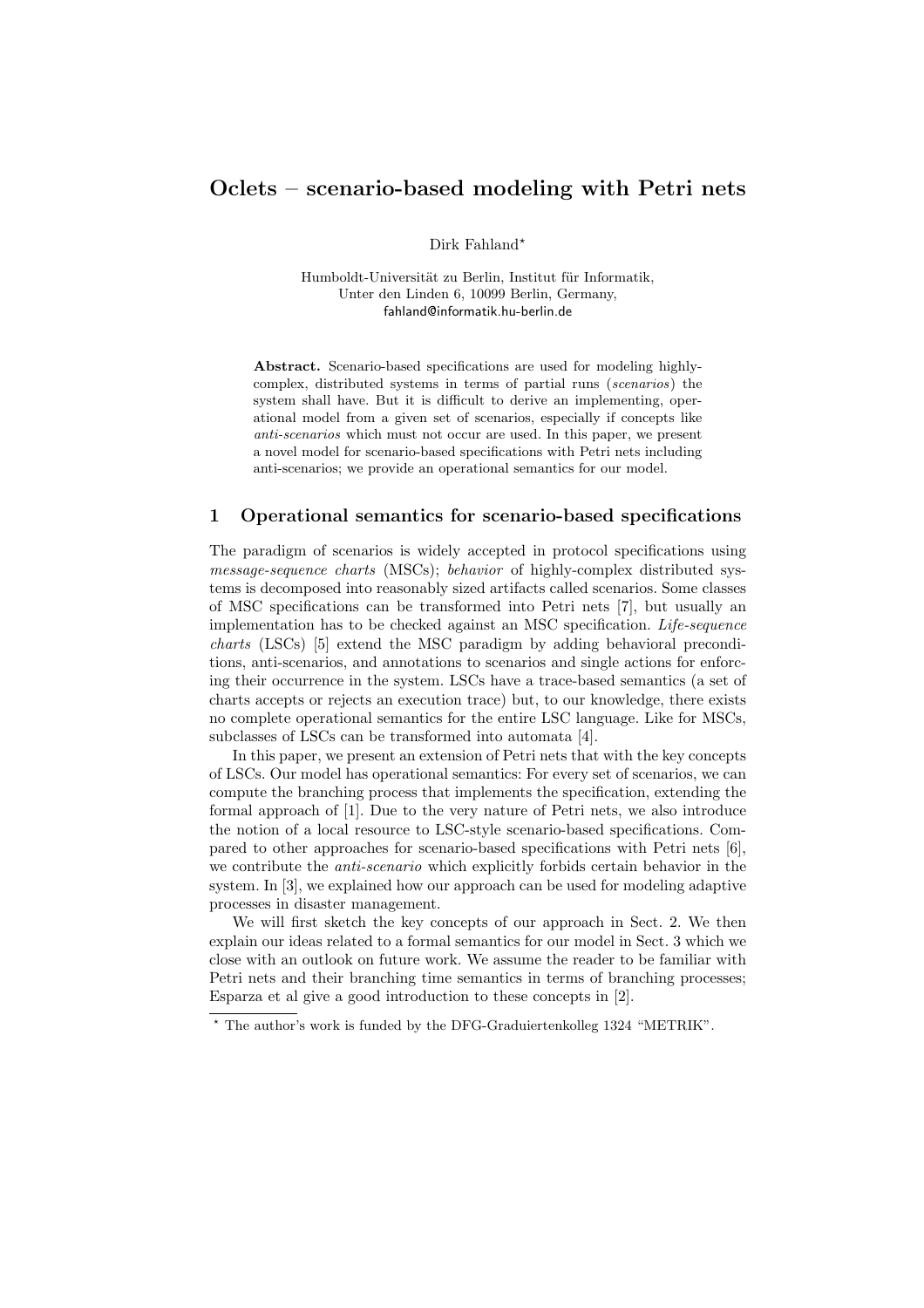#### 2 Oclets - scenario-based specifications with Petri nets

A scenario specifies a possible course of (future) actions and the therein involved resources in the context of a larger system. Whether a scenario suits a given situation can be subject to further conditions. In our case, we conceive and formalize a scenario as a partial, partially ordered run (a labeled causal net) with a *behavioral* precondition. We define a *system model* as a set of scenarios describing sequentially connected, concurrent, mutually exclusive, and overlapping behavior. The system behavior shall be computed by composing its scenarios.

We formalize scenarios in our Petri net class of *oclets*. Let  $Names = Actions \oplus$ Resources denote a set of labels.

**Definition 1 (Oclet).** An oclet  $o = \langle P, T, F, \ell, pre, type \rangle$  is a labeled, safe, elementary causal net  $\langle P, T, F, \ell \rangle$  that labels places with resources and transitions with actions; o has a non-empty, precondition pre  $\subseteq (P \cup T)$ , that is causally closed  $(\forall x \in pre:: \bullet x \subseteq pre)$ , and a type  $\in \{normal, anti\}$ . The set  $(P \cup T) \setminus pre$ is the contribution of o.

A normal oclet describes a partial run that may occur in the system. An antioclet describes a partial run that may not be completed in the system; therefore an anti-oclet contributes exactly one place or transition (that must not occur). Figure 1 shows some (technical) example oclets. The system  $\{o_1, \ldots, o_5\}$  shall yield the behavior that is formalized in the occurrence net  $\beta_5$ . The behavior of a set of oclets is constructed by repeatedly composing the oclets with a labeled occurrence net. An 'initial' occurrence net  $\beta_0$  represents the initial state; composing  $\beta_i$  with an oclet *o* yields an occurrence net  $\beta_{i+1}$ .

Roughly, a normal oclet o is composed with a labeled occurrence net  $\beta$ ,  $\beta \oplus \alpha$ by building the union of the nets, and merging two transitions (places) if they are labeled equally and have equally labeled predecessors. This is only allowed if o's precondition is found in  $\beta$ ; all nodes of o's precondition are merged with nodes of β. To compose an anti-oclet o with  $\beta$ ,  $\beta \ominus o$ , first compose o like for



Fig. 1. Some example oclets  $o_1, \ldots, o_6$  and three labeled occurrence nets  $\beta_0, \beta_3, \beta_5$ .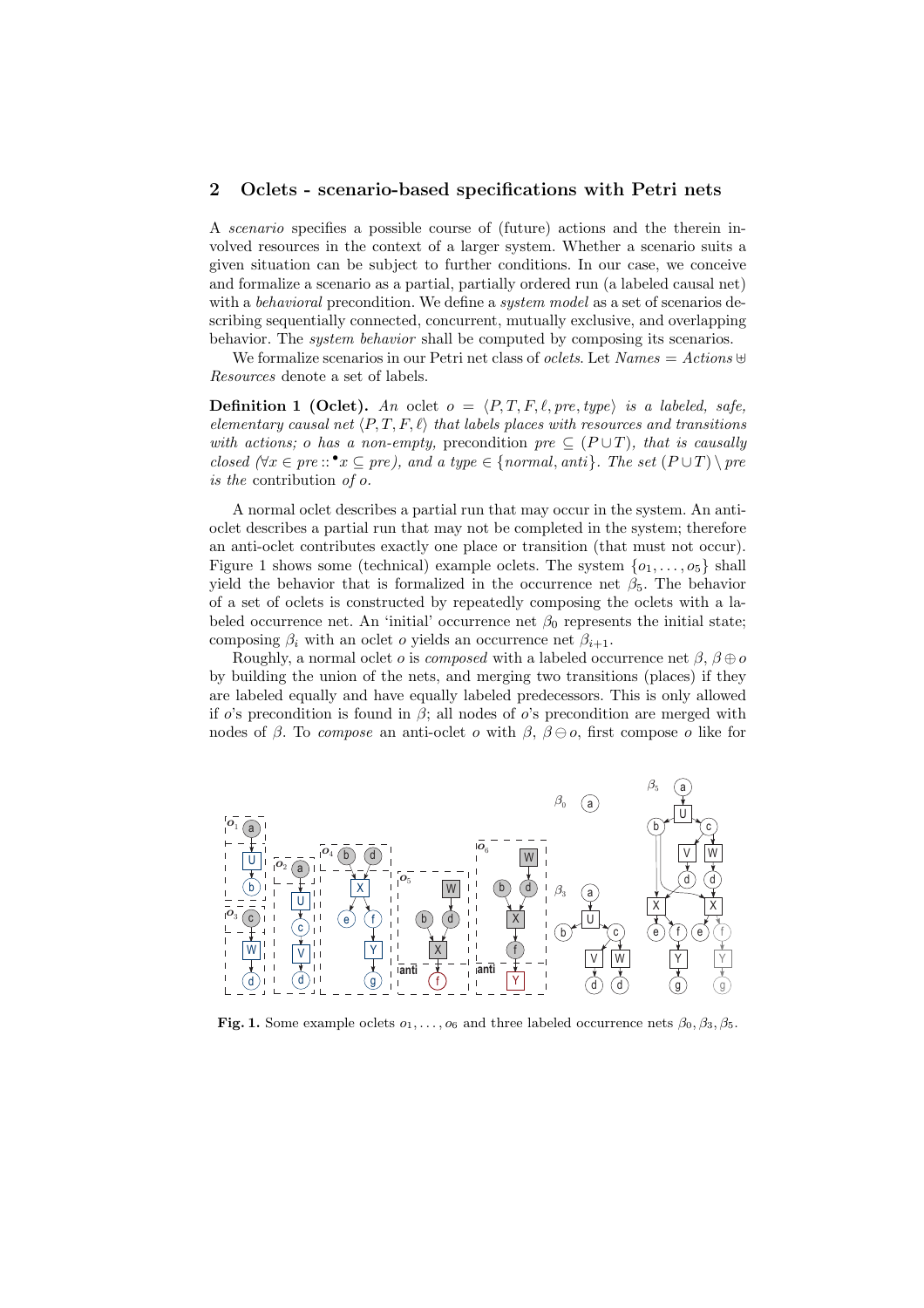normal oclets, then remove the contribution of  $o$  and all successor nodes. Antioclets have priority: a node that was removed by an anti-oclet  $o^-$  is not added again by some other oclet  $o^+$  as it is immediately removed by  $o^-$  again.

Consider the example of Fig. 1 with the initial occurrence net  $\beta_0$  being a single place labeled a. Composing  $\beta_0$  with oclet  $o_1$ , yields  $\beta_1 := \beta_0 \oplus o_1$  which is isomorphic to  $o_1$ .  $\beta_2 := \beta_1 \oplus o_2$  adds the post-place c to transition U and transition V with post-place d. In  $\beta_3 := \beta_2 \oplus \mathfrak{o}_3$ , transition W is added in conflict to V; see Fig. 1.

To compute  $\beta_4 := \beta_3 \oplus o_4$ ,  $o_4$  has to be added twice because there are two (conflicting) places d. Composing  $\beta_4$  with anti-oclet  $o_5$  removes f and successors Y and g from the branch that depends on W; the resulting occurrence net  $\beta_5 :=$  $\beta_4 \ominus \beta_5$  is depicted in Fig. 1. Alternatively, composing with anti-oclet  $\alpha_6$  removes Y and successor g, but leaves f. The runs of  $\beta_5$  are the runs of  $\{o_1, \ldots, o_5\}$ , the runs of  $\beta_6$  are the runs of  $\{o_1, \ldots, o_4, o_6\}.$ 

This informally sketched approach for scenario-based system specifications succeeds only if we can prove its formal consistency and show that branching processes (or rather a certain kind of labeled occurrence nets) are closed under our composition operations  $oplus$  and  $ominus$ .

## 3 Formalizing oclets with canonically named nodes

Our oclet composition requires to ask frequently which nodes of an oclet o and an occurrence net  $\beta$  describe identical actions or resources, and, hence, must be merged. Formalizing this identity, and operations on labeled nets becomes tedious because two isomorphic nets may have disjoint, or overlapping sets of nodes. Identity can only be defined by relating labels of nodes to labels of neighboring nodes; this leads to graph isomorphism problems. Esparza and Heljanko use a formalization called canonically named nodes for formalizing branching processes of (safe) Petri nets [1]. In this section, we briefly sketch their key ideas and explain how we extend canonically named nodes for our model.

Canonically named nodes determine their identity by their labels and their predecessor: two nodes are identical if and only if they have identical labels and identical predecessors. The following formalization captures this canonical *identity*: The set  $\mathcal C$  of *canonically named nodes* ( $\mathcal C$ -nodes) is defined inductively as the least set that contains  $\langle a, \emptyset \rangle$  for every  $a \in Names$  and if  $x_1, \ldots, x_n \in \mathcal{C}$ and  $a \in Names$  then  $\langle a, \{x_1, \ldots, x_n\}\rangle \in \mathcal{C}$ .

C-nodes can be used as the base set of transitions and places of labeled Petri nets. A node  $\langle act, X \rangle \in \mathcal{C}$ ,  $act \in Actions$  is a C-transition with label act, a node  $\langle res, X \rangle \in \mathcal{C}$ , res  $\in$  Resources is a C-place with label res. We use C-nodes to formalize a specific class of labeled Petri nets.

**Definition 2** (C-net). A labeled Petri net  $N^C = \langle P, T, F, \ell \rangle$  is a C-net iff  $P \subseteq C$ are C-places,  $T \subseteq \mathcal{C}$  are C-transitions, and for each  $x := \langle a, X \rangle \in P \cup T$  holds:

- 1. if x is a  $\mathcal{C}\text{-place}$ , then X is a set of  $\mathcal{C}\text{-transitions}$ ,
- 2. if x is a  $\mathcal C$ -transition, then X is a set of  $\mathcal C$ -places,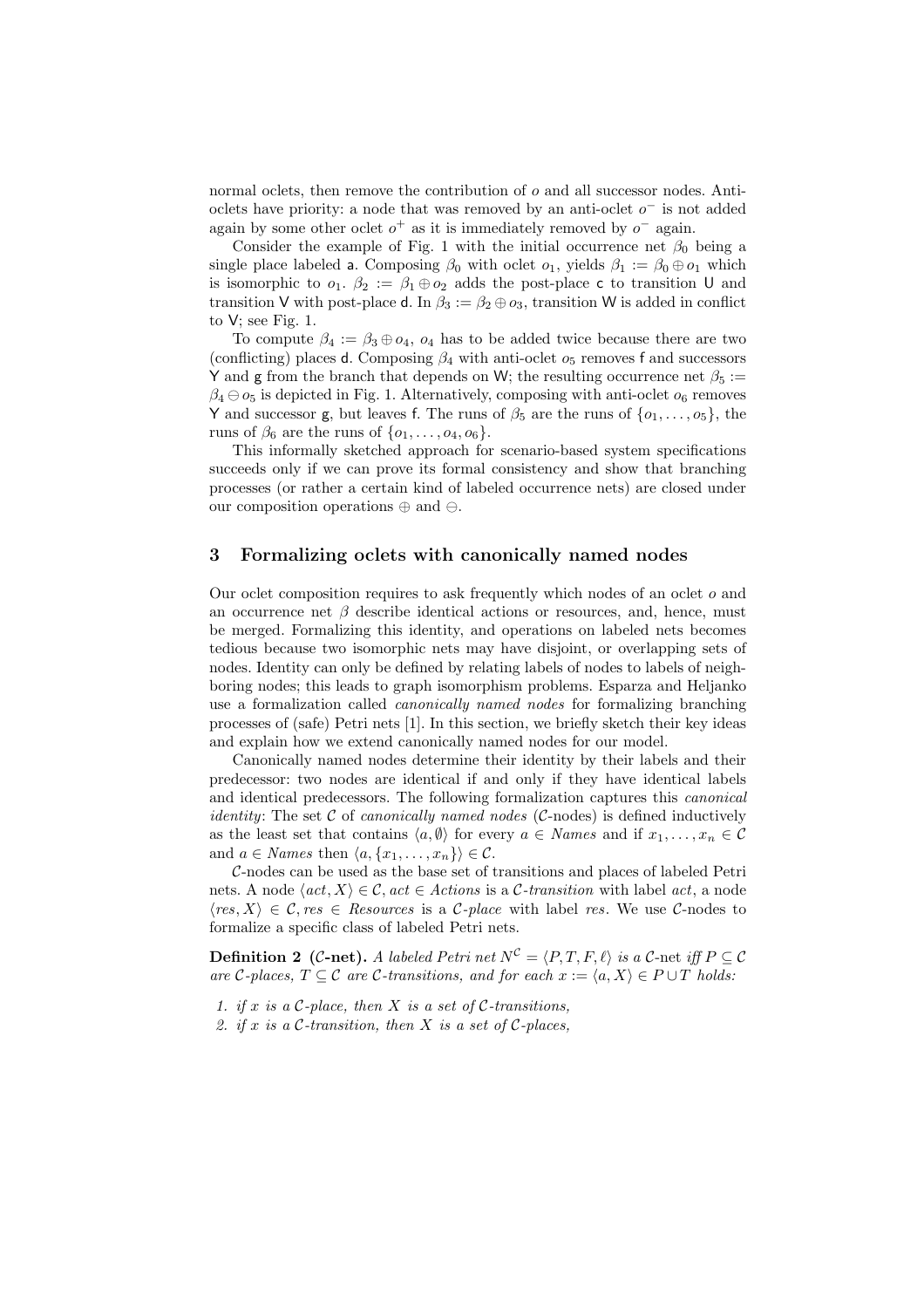3.  $X \subseteq P \cup T$  is the preset of  $x: y \in X$  iff  $(y, x) \in F$ , and 4. a is the label of  $x: \ell(\langle a, X \rangle) = a$ .

In a C-net exist no two distinct, equally labeled nodes  $\langle a, X \rangle$ ,  $\langle a, Y \rangle$  with the same preset  $X = Y$ , this establishes the canonical identity of C-nodes which we described above. This is a trivial mathematical consequence, but it has an interesting interpretation in branching processes: any two different actions (transitions) or resources (places) either have a different name, or a different causale. Esparza and Heljanko have shown that for this reason,  $C$ -net structures are a good candidate to formalize branching processes (BP) of (safe) net systems [1], where the nodes of a net are labels to the nodes of the branching process.

Our oclet approach has a similar aim: construct branching-time artifacts that describe the behavior of a system. The difference is that we do not construct our artifacts from a net structure, but from oclets. Our construction does not only extend a branching process by adding a single transition (and its postplaces) whenever the transition is enabled as in classical branching processes. The precondition of an oclet can be arbitrarily complex, and added nodes may have to be merged with the net. This means our formalization has to consider the causal structure of a labeled occurrence net and of an oclet together. To this end, we extend the  $C$ -node approach of  $[1]$  as follows.

Operations on C-nets and sets of C-nodes The structure of a C-net  $N^{\mathcal{C}}$  =  $\langle P, T, F, \ell \rangle$  is completely encoded in its nodes, the information in its arcs F is redundant. Thus, the nodes  $X_N^{\mathcal{C}} =_{\text{df}} P \cup T$  of a  $\mathcal{C}$ -net  $N^{\mathcal{C}}$  are sufficient to reconstruct F and, hence,  $N^{\mathcal{C}}$ . Because any two isomorphic C-nets are identical, each (normal) Petri net N has a unique, isomorphic C-net  $N^{\mathcal{C}}$  which is completely encoded in  $X_N^{\mathcal{C}}$ .

This greatly simplifies our composition operation: the union of two sets of C-nodes 'merges' canonically identical nodes by their identity. If we consider the sets  $X_{o_1}^{\mathcal{C}}$  and  $X_{o_2}^{\mathcal{C}}$  of  $\mathcal{C}$ -nodes of  $o_1$  and  $o_2$  in Fig. 1, the composition  $\beta_2^{\mathcal{C}} := (\beta_0^{\mathcal{C}} \oplus o_1^{\mathcal{C}}) \oplus o_2^{\mathcal{C}}$  can be rephrased as the union  $X_{\beta_2}^{\mathcal{C}} = X_{\beta_0}^{\mathcal{C}} \cup X_{o_1}^{\mathcal{C}} \cup X_{o_2}^{\mathcal{C}}$ . For instance,  $\langle \mathsf{a}, \emptyset \rangle$  and  $\langle \mathsf{U}, \{\langle \mathsf{a}, \emptyset \rangle\} \rangle$  occur both in  $o_1^{\mathcal{C}}$  and  $o_2^{\mathcal{C}}$ . But this approach does not work for  $o_3$ ;  $o_3^{\mathcal{C}}$  contains  $\langle c, \emptyset \rangle$ , while  $\beta_2^{\mathcal{C}}$  contains  $\langle c, \{\langle \mathsf{U}, \{\langle a, \emptyset \rangle\}\rangle\}\rangle$ .

Our proposed solution is to introduce variables into nodes with empty preset, e.g.  $\langle c, v \rangle$  such that the minimal nodes of an oclet which constitute the begin of a scenario can be assigned to other 'compatible' nodes 'further down' the occurrence net during the composition.

Let Var denote an (infinite) set of variables. The set  $A$  of *canonically named* abstract nodes (A-nodes) differs to C in its induction base: For every  $a \in Names$ and every  $v \in Var$ ,  $\langle a, v \rangle$  is an A-node, and if  $x_1, \ldots, x_n \in A$  and  $a \in Names$ then  $\langle a, \{x_1, \ldots, x_n\}\rangle \in \mathcal{A}$ . Correspondingly, the class of  $\mathcal{A}$ -nets can be defined; the variable takes the role of the empty pre-set, that is, a node  $\langle a, v \rangle$  of an A-net  $N^{\mathcal{A}}$  has no predecessor in  $N^{\mathcal{A}}$ . Wlog. for all  $\langle a_1, v_1 \rangle, \langle a_2, v_2 \rangle \in X_N^{\mathcal{A}}$  holds that  $v_1 = v_2$  implies  $a_1 = a_2$ .

With this convention in mind, we transfer the pre-set notation  $\bullet$  (.) from Cnodes (or Petri nets) to A-nodes; we set  $\mathcal{A}(a, v) =_{df} v$ . This canonically lifts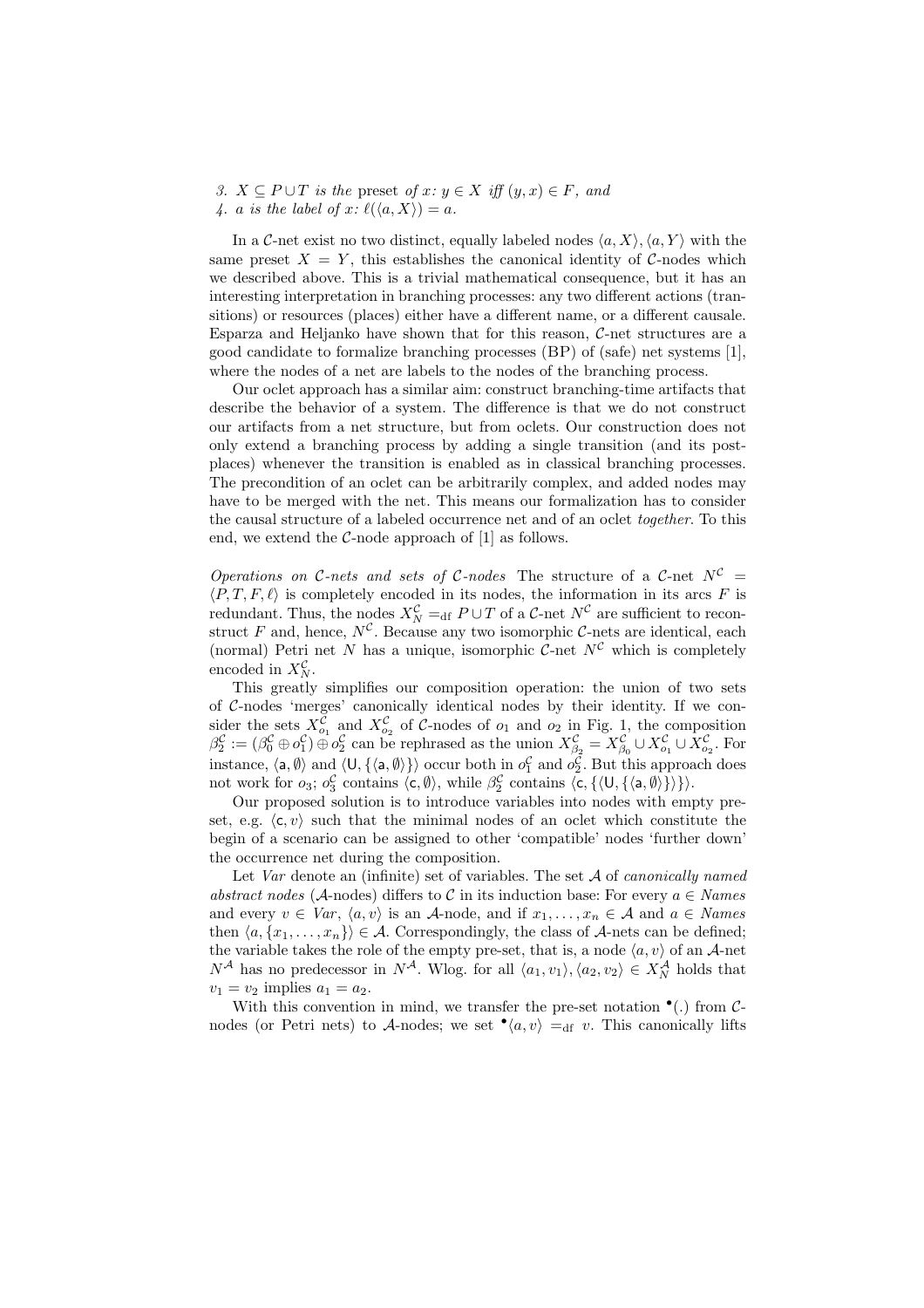all other notions like causal relation  $\leq$ , conflict  $\sharp$ , and concurrency || from Petri nets and  $C$ -nodes to  $A$ -nodes. As a consequence, any two distinct nodes  $\langle a_1, v_1 \rangle, \langle a_2, v_2 \rangle, v_1, v_2 \in Var$  are concurrent.

We introduce variables as place-holders for the pre-set of a  $C$ -node. Thus an assignment  $\alpha$  maps each variable v to a (possibly empty) set  $\alpha(v)$  of C-nodes,  $\alpha: Var \to 2^{\mathcal{C}}.$  If  $x^{\mathcal{A}} \in \mathcal{A}$ , then  $x^{\mathcal{A}}[\alpha]$  denotes the C-node that is obtained from  $x^{\mathcal{A}}$  by simultaneously replacing every occurrence of each variable  $v \in Var$  with  $\alpha(v)$ . This notion canonically lifts to sets  $X^{\mathcal{A}} \subseteq \mathcal{A}$ .

There is an important technical detail, that we have to consider: Let N be a safe, causal, labeled, elementary Petri net and let  $X_N^{\mathcal{A}}$  be the corresponding set of A-nodes of N. An assignment  $\alpha$  is *feasible* on  $X_N^{\mathcal{A}}$  iff for any two distinct minimal nodes  $\langle a_1, v_1 \rangle, \langle a_2, v_2 \rangle \in X_N^{\mathcal{A}}$  holds:  $\langle a_1, \alpha(v_1) \rangle || \langle a_2, \alpha(v_2) \rangle$ . A feasible assignment guarantees that two concurrent nodes (like  $b$  and  $d$  of  $o_4$  in Fig. 1) remain concurrent under the assignment.

We may now formalize our oclet composition operations.

**Definition 3 (Enabling assignment).** Let  $\beta^{\mathcal{C}}$  be a labeled C-occurrence net, let o<sup>A</sup> be an A-oclet with precondition pre<sup>A</sup>. An  $\alpha$  is enabling for o<sup>A</sup> in  $\beta^{\mathcal{C}}$  iff  $\alpha$ is feasible and  $pre^{\mathcal{A}}[\alpha] \subseteq X^{\mathcal{C}}_{\beta}$ . Let enabled $(o^{\mathcal{A}}, \beta^{\mathcal{C}})$  denote the set of all enabling assignments for  $o^{\mathcal{A}}$  in  $\beta^{\mathcal{C}}$ .

Wlog. the set *enabled*( $o^{\mathcal{A}}, \beta^{\mathcal{C}}$ ) contains no two assignments  $\alpha$  that differ only on variables which do not occur in  $o^{\mathcal{A}}$ .

As an example consider  $o_1$  and  $\beta_0$  of Fig. 1:  $pre_{o_1}^{\mathcal{A}} = {\{\langle a, v_1 \rangle\}}, X_{\beta_0}^{\mathcal{C}} = {\{\langle a, \emptyset \rangle\}}.$ The assignment that maps  $v_1$  to  $\emptyset$  is enabling for  $o_1$  in  $\beta_0$ . Oclet  $o_4$  has two qualitatively different enabling assignments in  $\beta_3$ .

A further notion which we need for the composition is the causal past  $|x|$  of a C-node x with  $\lfloor x \rfloor =_{\text{df}} \{y \in C | y \leq x\}$ ; this notion also lifts to sets of C-nodes.

**Definition 4 (Oclet composition).** Let  $\beta^{\mathcal{C}}$  be a labeled C-occurrence net. Let  $o^{\mathcal{A}}$  be an  $\mathcal{A}$ -oclet with enabled $(o^{\mathcal{A}}, \beta^{\mathcal{C}}) = \{\alpha_1, \ldots, \alpha_k\}.$ 

If  $o^{\mathcal{A}}$  is a normal oclet, then the composition of  $\beta^{\mathcal{C}}$  with  $o^{\mathcal{A}}$  yields the C-net  $\beta_2^{\mathcal{C}} =_{\text{df}} \beta^{\mathcal{C}} \oplus o^{\mathcal{A}} \text{ with } X_{\beta_2}^{\mathcal{C}} =_{\text{df}} X_{\beta}^{\mathcal{C}} \cup (X_o^{\mathcal{A}}[\alpha_1] \cup \ldots \cup X_o^{\mathcal{A}}[\alpha_k]).$ 

If  $o^{\mathcal{A}}$  is an anti-oclet with contribution  $\{y_o\} = X_o^{\mathcal{A}} \setminus pre_o^{\mathcal{A}}$ , then the composition of  $\beta^{\mathcal{C}}$  with  $o^{\mathcal{A}}$  yields the C-net  $\beta^{\mathcal{C}}_2 =_{\text{df}} \beta^{\mathcal{C}} \ominus o^{\mathcal{A}}$  with  $X^{\mathcal{C}}_{\beta_2} =_{\text{df}} \{x \in$  $X_{\beta}^{\mathcal{C}}\left[\lfloor x\rfloor \cap (y_o\left[\alpha_1\right]\cup\ldots\cup y_o\left[\alpha_k\right]\right] = \emptyset\}.$ 

Consider  $o_1^{\mathcal{A}}$  and  $\beta_0^{\mathcal{C}}$  of our example;  $X_{o_1}^{\mathcal{A}} = \{p_1^{\mathcal{A}}, t_1^{\mathcal{A}}, p_2^{\mathcal{A}}\}$  with  $p_1^{\mathcal{A}} = \langle \mathsf{a}, v_1 \rangle$ ,  $t_1^{\mathcal{A}} = \langle 0, \{p_1^{\mathcal{A}}\}\rangle, p_2^{\mathcal{A}} = \langle b, \{t_1^{\mathcal{A}}\}\rangle.$  The enabling assignment  $\{\alpha\} = \text{enabled}(o_1^{\mathcal{A}}, \beta_0^{\mathcal{C}})$ yields  $X_{o_1}^{\mathcal{A}}[\alpha] = \{p_1^{\mathcal{C}}, t_1^{\mathcal{C}}, p_2^{\mathcal{C}}\}$  with  $p_1^{\mathcal{C}} = \langle \mathsf{a}, \emptyset \rangle$  etc. Thus the composition  $\beta_0^{\mathcal{C}} \oplus o_1^{\mathcal{A}}$ <br>yields exactly  $X_{o_1}^{\mathcal{A}}[\alpha]$ , merging the two places labeled **a**.

The composition with an anti-oclet is formally more involved, but straight forward: All nodes of  $\beta_5^{\mathcal{C}}$  in Fig. 1 including the greyly shaded ones constitute  $\beta_4^{\mathcal{C}}$  where  $o_5^{\mathcal{A}}$  has one enabling assignment  $\{\alpha\}$  = *enabled* $(o_5^{\mathcal{A}}, \beta_4^{\mathcal{C}})$  mapping the variables of  $\langle \mathsf{b}, v_1 \rangle$  and  $\langle \mathsf{W}, v_2 \rangle$  of  $o_5^{\mathcal{A}}$  to  $\{ \langle \mathsf{U}, \{p_{\mathsf{a}}^{\mathcal{C}} \} \rangle \}$  and  $\{ \langle \mathsf{c}, \{t_{\mathsf{U}}^{\mathcal{C}} \} \rangle \}$  of  $\beta_4^{\mathcal{C}}$ , respectively. The contributed node of  $o_5^{\mathcal{A}}$  is  $y_{o_5} = \langle f, \{t^{\mathcal{A}}_X\} \rangle$ ;  $\alpha$  maps  $y_{o_5}$  to the